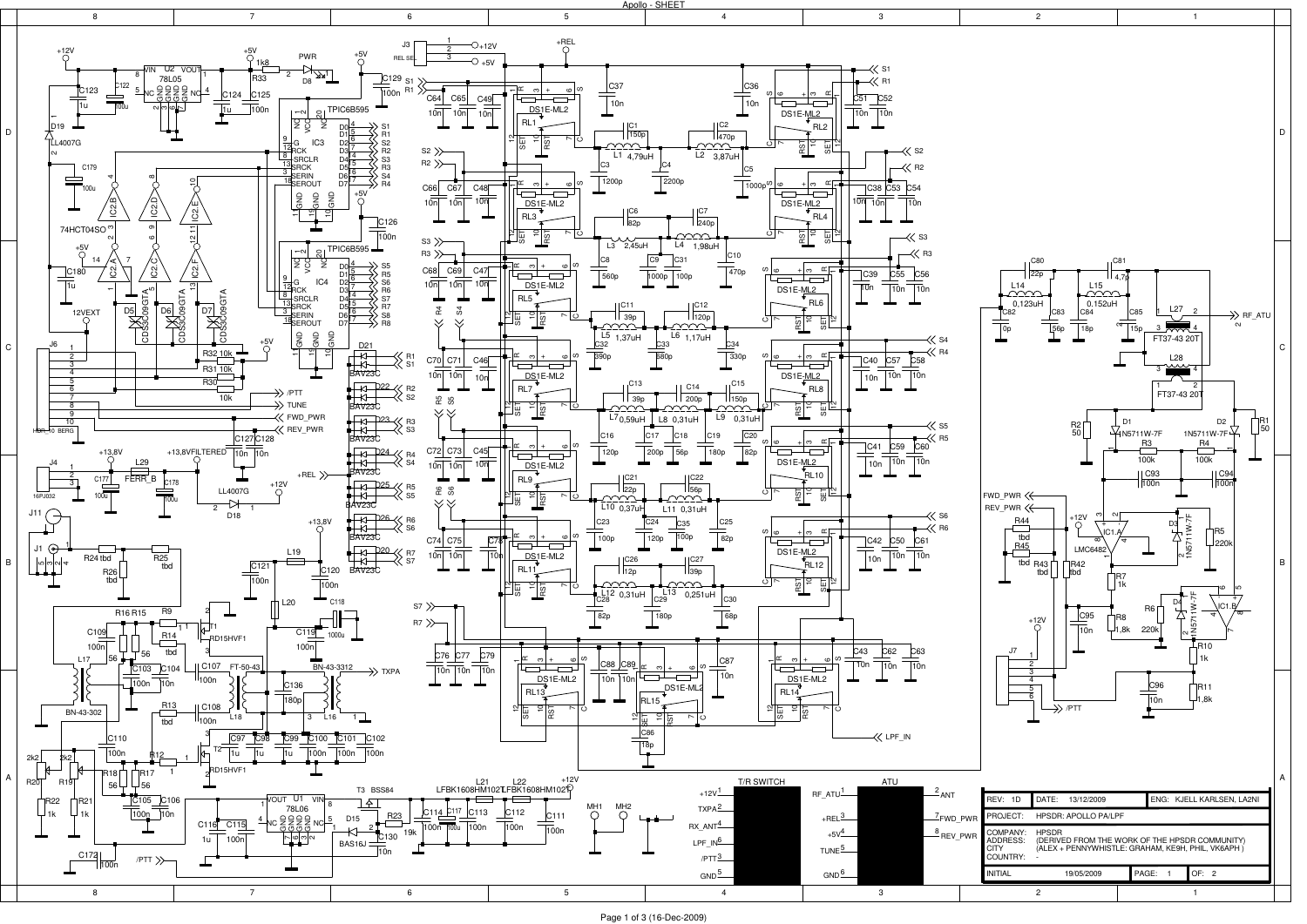

Page 2 of 3 (16-Dec-2009)